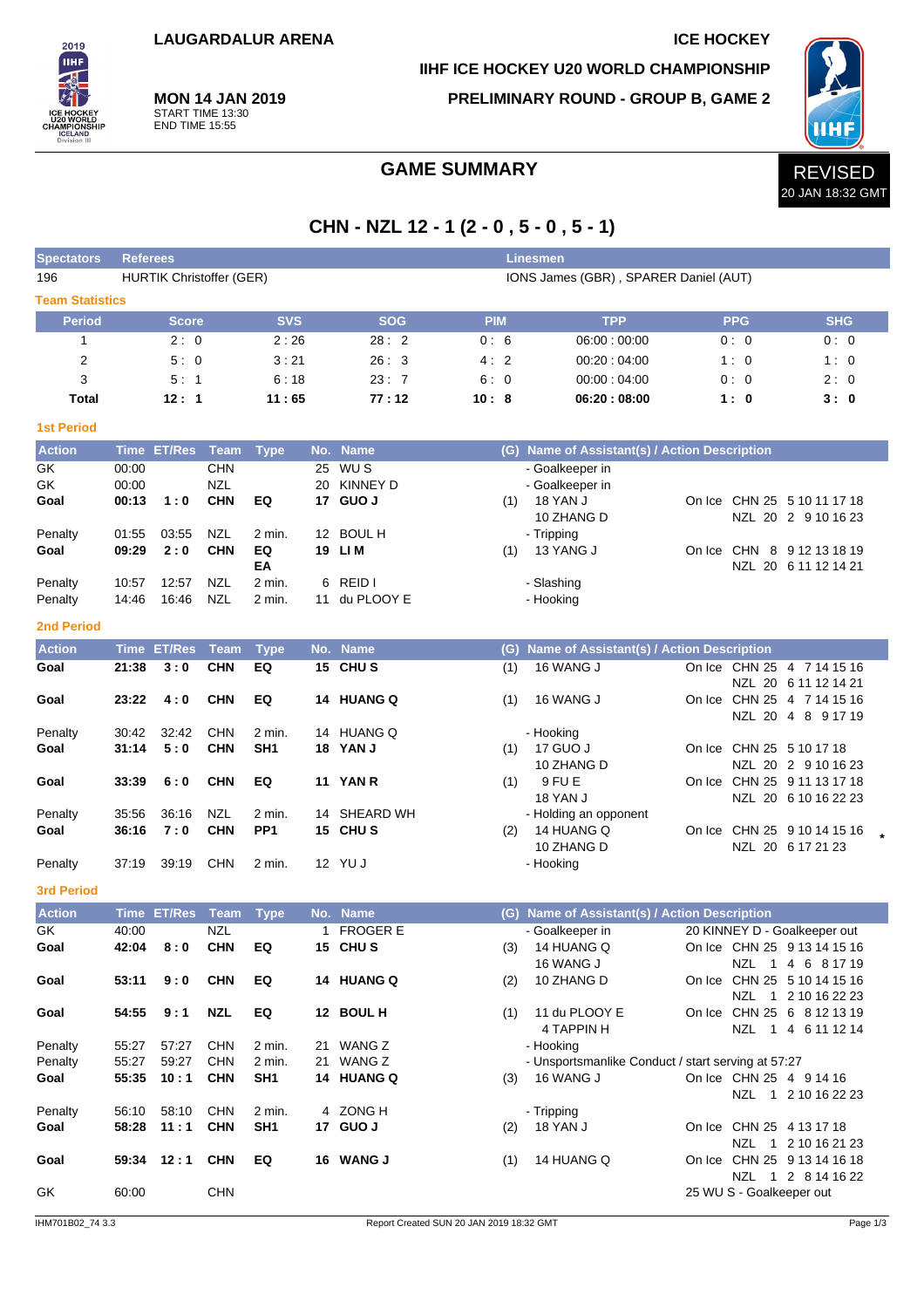### **LAUGARDALUR ARENA ICE HOCKEY**

**MON 14 JAN 2019** START TIME 13:30 END TIME 15:55

### **IIHF ICE HOCKEY U20 WORLD CHAMPIONSHIP**

**PRELIMINARY ROUND - GROUP B, GAME 2**



| <b>Action</b>             | Time ET/Res Team Type No. Name |     |  | (G) Name of Assistant(s) / Action Description |
|---------------------------|--------------------------------|-----|--|-----------------------------------------------|
| GK                        | 60:00                          | NZL |  | 1 FROGER E - Goalkeeper out                   |
| <b>Goalkeeper Records</b> |                                |     |  |                                               |

## **Team : CHN - China Team : NZL - New Zealand**

2019 **IIHF** 

| No. Name        | <b>SOG</b> | <b>SVS</b> | <b>MIP</b> | No. Name           | <b>SOG</b> | <b>SVS</b> | <b>MIP</b> |
|-----------------|------------|------------|------------|--------------------|------------|------------|------------|
| 25 WU Siming    |            |            | 60:00      | 20 KINNEY Drew     | 54         | 47         | 40:00      |
| 20 ZHANG Yuhang |            |            |            | <b>FROGER Evan</b> | 23         | 18         | 20:00      |

### **Game Statistics**

| <b>Team</b> : CHN (red) |                             |    |             |          |                |                |             |                |        |                |                |                |           |           |             |
|-------------------------|-----------------------------|----|-------------|----------|----------------|----------------|-------------|----------------|--------|----------------|----------------|----------------|-----------|-----------|-------------|
|                         | Head Coach: KOELLIKER Jakob |    |             |          |                |                |             |                |        |                | Shots on Goal  |                |           |           |             |
| No. Pos.                | <b>Name</b>                 | G  | Α           | P        | <b>PIM</b>     | $FO+$          | FO-         | $FO+/-$        | FO%    |                | $\overline{2}$ | 3              | <b>OT</b> | <b>TS</b> | $+/-$       |
| 5 D                     | $SI$ Hanwen +C              | 0  | 0           | 0        | 0              | 0              | 0           | 0              | 0.00   | 1              | 1              | 0              |           | 2         | $+3$        |
| 10 D                    | <b>ZHANG Dehan</b>          | 0  | 4           | 4        | 0              | 0              | $\Omega$    | $\Omega$       | 0.00   | 3              | 3              | 0              |           | 6         | $+3$        |
| D<br>11                 | YAN Ruinan                  | 1  | 0           |          | 0              | 13             | 12          | 1              | 52.00  | 1              | 4              | $\overline{2}$ |           | 7         | $+2$        |
| F<br>17                 | GUO Jianing (BP)            | 2  |             | 3        | 0              | 0              | 0           | 0              | 0.00   | 3              | 2              |                |           | 6         | $+4$        |
| 18 F                    | YAN Juncheng +A             | 1  | 3           | 4        | $\Omega$       | $\mathbf 0$    | 3           | $-3$           | 0.00   | $\overline{2}$ |                | $\overline{2}$ |           | 5         | $+6$        |
| 4 D                     | <b>ZONG Hanming</b>         | 0  | 0           | 0        | 2              | 0              | 0           | 0              | 0.00   | 0              | 1              | 0              |           |           | $+4$        |
| 7 D                     | CHANG Jiuyuan               | 0  | 0           | 0        | 0              | 0              | 0           | 0              | 0.00   | 4              |                | 0              |           | 5         | $+2$        |
| 14 F                    | HUANG Qianyi +A             | 3  | 3           | 6        | $\overline{2}$ | 9              | 6           | 3              | 60.00  | 5              | 4              | 5              |           | 14        | $+6$        |
| 15<br>F                 | CHU Songze                  | 3  | $\mathbf 0$ | 3        | $\mathbf 0$    | 3              |             | $\overline{2}$ | 75.00  | 1              | $\overline{2}$ | 3              |           | 6         | $+4$        |
| 16 F                    | WANG Jing                   | 1  | 4           | 5        | $\Omega$       | $\overline{2}$ |             | 1              | 66.67  | 5              | 2              | $\overline{2}$ |           | 9         | $+6$        |
| 9 D                     | FU Erkang                   | 0  |             |          | 0              | 0              | 0           | 0              | 0.00   | 1              | 1              |                |           | 3         | $+5$        |
| 12 F                    | <b>YU Jilong</b>            | 0  | $\Omega$    | 0        | 2              | 2              | 0           | 2              | 100.00 | 0              |                |                |           | 2         | $\mathbf 0$ |
| 13 D                    | YANG Jiayi                  | 0  |             |          | 0              | 0              | $\Omega$    | 0              | 0.00   | 0              | $\mathbf 0$    |                |           |           | $+4$        |
| F<br>19                 | LI Mingjue                  |    | 0           |          | 0              | 14             | 9           | 5              | 60.87  | 1              | 1              | 3              |           | 5         | 0           |
| 21 F                    | <b>WANG Zigiao</b>          | 0  | $\Omega$    | $\Omega$ | 4              | $\mathbf 0$    | $\Omega$    | $\Omega$       | 0.00   | $\mathbf 0$    | $\mathbf 0$    |                |           |           | $\mathbf 0$ |
| 6 D                     | JIN Zhiao                   | 0  | 0           | 0        | 0              | 0              | 0           | 0              | 0.00   | 0              | 0              | 0              |           | 0         | $-1$        |
| F<br>8                  | <b>WANG Yulong</b>          | 0  | $\Omega$    | $\Omega$ | 0              | 0              | $\mathbf 0$ | $\Omega$       | 0.00   | 1              | $\overline{2}$ |                |           | 4         | $\pmb{0}$   |
| 22 F                    | <b>ZHANG Haoran</b>         | 0  | 0           | 0        | 0              | $\Omega$       | $\Omega$    | $\Omega$       | 0.00   | 0              | 0              | 0              |           | 0         | 0           |
| 20 GK                   | <b>ZHANG Yuhang</b>         | 0  | $\Omega$    | $\Omega$ | 0              |                |             |                |        | 0              | $\Omega$       | $\Omega$       |           | 0         |             |
| 25 GK                   | <b>WU Siming</b>            | 0  | $\Omega$    | 0        | 0              |                |             |                |        | 0              | $\mathbf 0$    | 0              |           | 0         |             |
| <b>Total</b>            |                             | 12 | 17          | 29       | 10             | 43             | 32          | 11             | 57.33  | 28             | 26             | 23             |           | 77        |             |

**Team : NZL (white)**

|                                 | Head Coach: DAIGLE Justin   |   |              |          |                |                |          |             |        |                | Shots on Goal  |          |           |           |             |
|---------------------------------|-----------------------------|---|--------------|----------|----------------|----------------|----------|-------------|--------|----------------|----------------|----------|-----------|-----------|-------------|
| No. Pos.                        | <b>Name</b>                 | G | A            | P        | <b>PIM</b>     | $FO+$          | FO-      | FO+/-       | FO%    |                | $\overline{2}$ | 3        | <b>OT</b> | <b>TS</b> | $+/-$       |
| 2 D                             | FRASER Ryan +A              | 0 | $\Omega$     | $\Omega$ | $\Omega$       | 0              | $\Omega$ | 0           | 0.00   | 0              | 1              | 0        |           |           | $-6$        |
| 9 D                             | <b>MILLS Harrison</b>       | 0 | 0            | 0        | $\Omega$       | 0              | 0        | 0           | 0.00   | 0              | 0              | 0        |           |           | $-3$        |
| 10 F                            | <b>FLIGHT Jackson</b>       | 0 | $\Omega$     | $\Omega$ | $\Omega$       | 0              | $\Omega$ | 0           | 0.00   |                | $\mathbf 0$    | 0        |           |           | -6          |
| 16 F                            | <b>BAUMGARTNER Carlin</b>   | 0 | 0            | $\Omega$ | 0              | 0              | $\Omega$ | 0           | 0.00   | 0              | $\Omega$       | 0        |           | 0         | $-7$        |
| 23 F                            | HILL Luke +C                | 0 | 0            | 0        | $\Omega$       | 11             | 17       | -6          | 39.29  | 0              |                | $\Omega$ |           |           | -6          |
| 6 D                             | <b>REID Isaak</b>           | 0 | $\Omega$     | 0        | 2              | 0              | 0        | 0           | 0.00   | 0              |                |          |           | 2         | $-3$        |
| D<br>11                         | du PLOOY Ethan              | 0 |              |          | $\overline{2}$ | $\overline{2}$ | $\Omega$ | 2           | 100.00 | 0              | 0              |          |           |           | $-1$        |
| $\mathsf{F}$<br>12 <sup>2</sup> | <b>BOUL Haydn</b>           |   | 0            |          | $\overline{2}$ | 11             | 12       | $-1$        | 47.83  | 0              | 0              |          |           | 4         | $-1$        |
| 14 F                            | <b>SHEARD William Henry</b> | 0 | 0            | 0        | $\mathbf{2}$   | 0              | 0        | 0           | 0.00   | 0              | 0              |          |           |           | $-2$        |
| 21 D                            | MILLER Ben                  | 0 | 0            | 0        | 0              | 0              | 0        | 0           | 0.00   | 0              | 0              | 0        |           | 0         | $-3$        |
| 4 D                             | <b>TAPPIN Harry</b>         | 0 |              |          | 0              | 0              | 0        | 0           | 0.00   | 0              | 0              | 0        |           | 0         | $-1$        |
| F<br>8                          | <b>AUDAS Samuel</b>         | 0 | $\Omega$     | 0        | 0              | 8              | 14       | -6          | 36.36  |                | $\mathbf 0$    | 0        |           |           | $-3$        |
| 17 F                            | <b>HALL Tazmin</b>          | 0 | $\Omega$     | $\Omega$ | 0              | 0              | 0        | 0           | 0.00   | 0              | $\Omega$       | 0        |           | 0         | $-2$        |
| $\mathsf{F}$<br>19              | <b>MACKENZIE Padraig</b>    | 0 | $\Omega$     | $\Omega$ | 0              | 0              | $\Omega$ | 0           | 0.00   | 0              | 0              | 0        |           | 0         | $-2$        |
| 22 D                            | LILLY Charlie (BP)          | 0 | 0            | 0        | 0              | 0              | $\Omega$ | 0           | 0.00   | 0              | 0              | 0        |           | 0         | $-4$        |
| 18 F                            | <b>WILD Stacy</b>           | 0 | $\Omega$     | 0        | 0              | $\mathbf 0$    | $\Omega$ | $\mathbf 0$ | 0.00   | 0              | $\Omega$       | 0        |           | 0         | $\mathbf 0$ |
| GK                              | <b>FROGER Evan</b>          | 0 | $\Omega$     | 0        | $\mathbf 0$    |                |          |             |        | 0              | $\Omega$       | 0        |           | 0         |             |
| 20 GK                           | <b>KINNEY Drew</b>          | 0 | 0            | $\Omega$ | $\Omega$       |                |          |             |        |                | $\Omega$       | 0        |           | 0         |             |
| Total                           |                             |   | $\mathbf{2}$ | 3        | 8              | 32             | 43       | $-11$       | 42.67  | $\overline{2}$ | 3              |          |           | 12        |             |